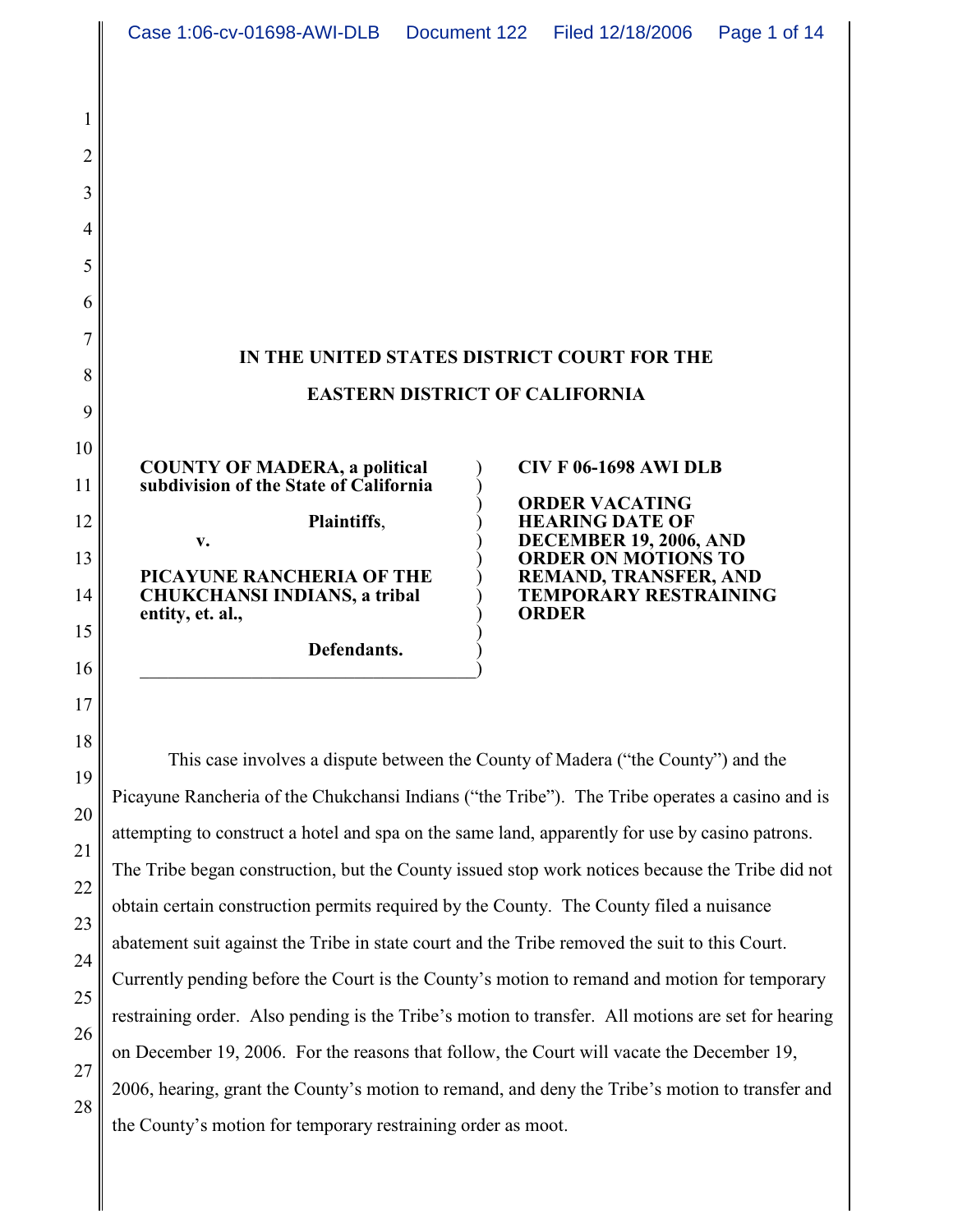#### **BACKGROUND**<sup>1</sup>

2 3 4 5 6 7 8 9 10 The background of this dispute dates back to a 1979 case in the San Jose Division of the Northern District of California, *Hardwick v. United States* No. 79-1710 JF. Generally speaking, the *Hardwick* case involved efforts by Indians/Native Americans to restore tribal lands and tribal status in the wake of the California Rancheria Act of 1958. Two consent decrees have thus far resulted from the *Hardwick* case. The first decree in 1983 resulted in, *inter alia*, the United States recognizing the Tribe as a tribe. The second decree in 1987 ("the 1987 decree") was signed by the *Hardwick* plaintiffs and the County. In part, the 1987 decree states that lands covered by the decree are "Indian Country." The *Hardwick* court indicated that it retained jurisdiction as to disputes arising from the decrees.

11 12 13 14 15 16 In 2004, and in an attempt to collect *ad valorem* taxes, the County brought a motion in the *Hardwick* court to enforce the 1987 decree against the Tribe in the Northern District of California. The land at issue is owned by the Tribe in fee, and the Tribe operates a casino on the land that the County seeks to tax. The Northern District denied the motion and held, *inter alia*, that the Tribe was not a party to the 1987 decree. The Northern District stated that it retained jurisdiction over disputes arising from of the *Hardwick* decrees.

17 18 19 20 21 In October 2004, the County filed an *in rem* action in the Madera Superior Court for declaratory relief as to the taxability of the land owned in fee by the Tribe and upon which the Tribe operates its casino, *County of Madera v. 48.53 Acres of Land*, No. MCV 025339. The *48.53 Acres* case is still pending and, on December 1, 2006, the Madera Superior Court denied a motion to dismiss and held that it had *in rem* jurisdiction over the 48.53 acres.

22 23 24 25 26 At some point, the Tribe determined to expand its operations on the 48.53 acres, but the County indicated that the Tribe was required to follow local and state health, safety, and environmental laws. In October 2006, the Tribe filed a motion in the *Hardwick* court to enforce the 1987 decree against the County in order to prevent the County from interfering with construction activities on the 48.53 acres. The Tribe argued that it was a third party beneficiary

27

 $28 \parallel$  <sup>1</sup>This general background is derived from the filings of the parties.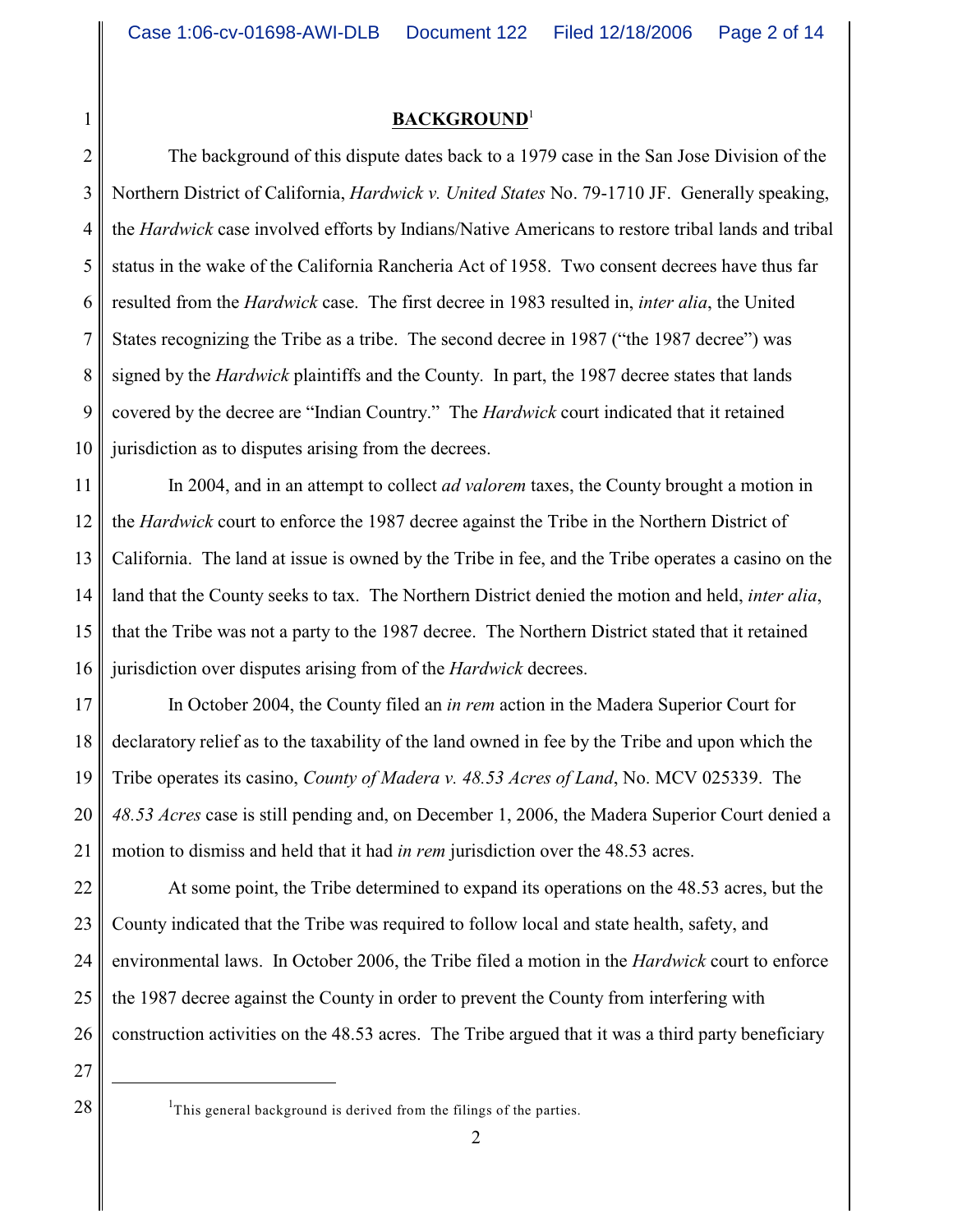1 2 to the *Hardwick* decrees and that the 1987 decree prevented the County from enforcing local laws with respect to the 48.53 acres.

3 4 5 6 7 8 In November 2006, the County issued stop work notices to the Tribe and its contractors because various County construction permits had not been obtained. On November 21, 2006, the County filed a nuisance abatement action in the Madera Superior Court against the Tribe and its general contractor. The County alleged violations of the Madera County Code. Specifically, that the Tribe had begun construction activities (on the 48.53 acres) without obtaining a demolition permit and a grading permit.

9 10 11 12 13 14 15 16 17 18 The Tribe removed the nuisance abatement action to this Court on November 21, 2006. Shortly after removal, the County filed an ex parte application for a temporary restraining order against the Tribe. The Court denied the ex parte request for the issuance of a temporary restraining order and instead set a hearing date and briefing schedule. The Tribe then filed a motion to transfer to the Northern District of California, essentially on the basis that the Northern District maintained exclusive jurisdiction over the land and subject matter of the *Hardwick* case, which encompassed the issues in the case at bar. The County then filed a motion to remand and argued that this Court lacked subject matter jurisdiction. In response to the motion to transfer and motion to remand, the Court set a new briefing schedule and set a hearing date of December 19, 2006, for all motions.

19 20 21 22 23 24 25 26 27 On December 7, 2006, the Northern District denied the Tribe's motion to enforce the 1987 consent decree. The Northern District assumed without deciding that the Tribe was a third party beneficiary to the consent decree, but denied the motion because the Tribe's arguments were based on the 1987 decree, federal law, a compact between the Tribe and the State of California, a memorandum of understanding with the County, and an alleged waiver of jurisdiction by the County. The Northern District concluded that these arguments went beyond the 1987 *Hardwick* decree, but that the arguments were more properly suited for a declaratory relief action that could be related to the *Hardwick* case. At the hearing on the Tribe's motion, the court indicated that a declaratory relief action should be heard in the Northern District and related

28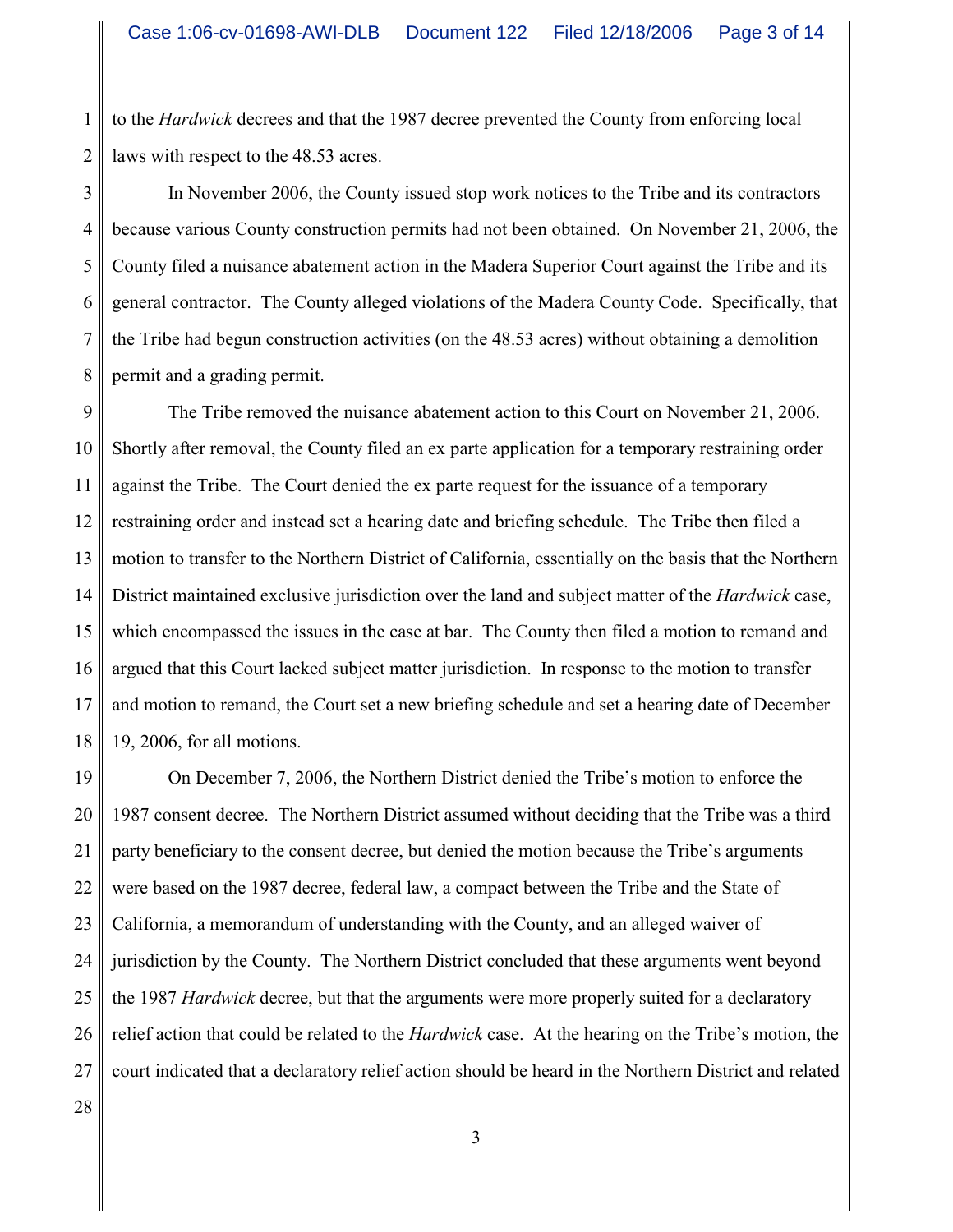to the *Hardwick* case. 2

1

2

Pending for resolution before this Court are three motions: a motion to remand, a motion to transfer, and a motion for a temporary restraining order. The motion to remand challenges the jurisdiction of this Court. Since subject matter jurisdiction is non-waivable, the Court addresses the remand motion first.

# **THE COUNTY'S MOTION TO REMAND**

## *The County's Argument For Remand*

The County argues that the Tribe's federal questions are tribal immunity and the Indian Gaming Regulatory Act ("IGRA"). However, the Court lacks jurisdiction because the face of the complaint shows that no federal causes of action are pled and the Supreme Court, in a case that post-dates *Onieda*, *Santa Rosa*, and *Cabazon*, has clearly held that tribal immunity is a defense and is no basis for finding a federal question. Also, since this case involves the construction of a hotel and a spa and application of local land use and health laws, there is no authority that suggests that the IGRA is so broad as to encompass this case: this case is simply about the construction of a hotel.<sup>3</sup> Further, the state court in the 48.53 Acres of Land case has exercised jurisdiction over the land in this case. Under the doctrine of "prior exclusive jurisdiction" and *State Engineer v. South Fork Band of Te-Moak Tribe*, 339 F.3d 804 (9th Cir. 2002), this Court has no jurisdiction. Since the Court has no subject matter jurisdiction over this case, the Court must remand.

# *The Tribe's Opposition*

The Tribe argues that a federal question is apparent because the case involves expansion of the "casino operation." See Complaint at ¶ 15. The Tribe argues that under the *Hardwick* stipulations, the County agreed that the property at issue is "Indian country." As Indian country,

 $^{2}$ On December 12, 2006, the Tribe filed a declaratory relief action in the Northern District of California. The *Hardwick* case is assigned to Judge Fogel. The Tribe's declaratory relief case is assigned to Judge Whyte. Based on submissions by the County, the Tribe has filed an administrative motion to relate its declaratory relief case with the *Hardwick* case.

 ${}^{3}$ In its reply brief, the County indicates that this case is not about gaming or the casino, but is about the construction of a hotel that is adjacent to the casino.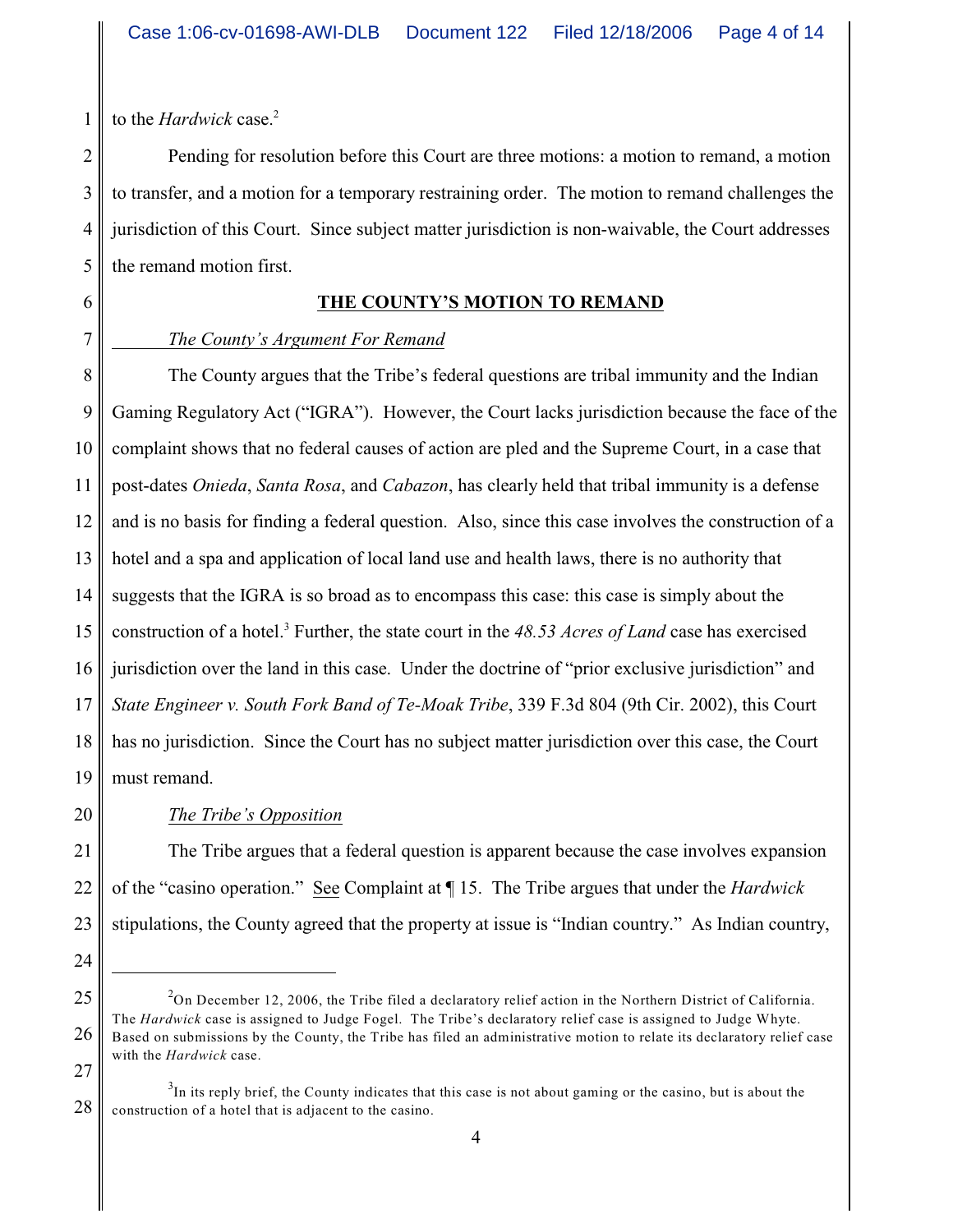1 2 3 4 5 6 7 8 9 10 11 the Tribe's land is separate from the State of California and thus, outside the jurisdiction of the state court. Since the expansion project is wholly related to gaming activities on the Indian lands of a federally recognized Indian tribe, the state court lacks jurisdiction to hear this case. The IGRA was in response to a Supreme Court decision that held States could not regulate gaming activity. The Eighth Circuit has found that the IGRA completely preempts state law. Under the IGRA, Indian tribes can engage in Class III gaming if a valid state-tribe compact is reached. The Tribe engages in Class III gaming and has such a compact. The State has not found a violation of the compact in this case and has stated that it will take no action. Also, the Tribe has followed the relevant sections of its compact (section 10.8 et seq.) regarding environmental impact analysis, and the compact does not provide for the County to enforce local laws. Accordingly, the state courts lack jurisdiction and the County lacks the authority to prosecute its claims.

12 13 14 15 Finally, the Northern District of California has repeatedly stated that it alone retains jurisdiction over disputes arising from the *Hardwick* stipulations. Because the Northern District retains exclusive jurisdiction over the Rancheria lands and all disputes stemming from the 1987 decree, this Court must defer jurisdiction to the Northern District.

## *The County's Complaint*

16

26

27

17 18 19 20 21 22 23 24 25 The complaint in this case is styled as a "Verified Complaint for Nuisance Abatement." The complaint is brought by the County against the Tribe<sup>4</sup> and against the Tribe's building contractor. In part, the complaint alleges that the Tribe owns certain parcels of land "in fee title," and identifies McCarthy Building Companies as the general contractor "for [the Tribe's] hotel construction project." See Complaint at  $\P$ [2, 11.<sup>5</sup> The Complaint also alleges that, in November 2006, "the Tribe began construction with the purpose of adding a large hotel and spa addition to the existing casino operations on the Subject Property," and "the County discovered that the Tribe had engaged [in] grading and demolition activities for their casino expansion without securing the permits required by the Madera County Code." Id. at  $\P$  14-15. The

 ${}^{4}$ The complaint also lists the Tribe's tribal council and various tribal officials.

<sup>28</sup>  ${}^{5}$ The Complaint is part of Document Number 2 of the Court's Docket. Document No. 2 also contains the notice of removal.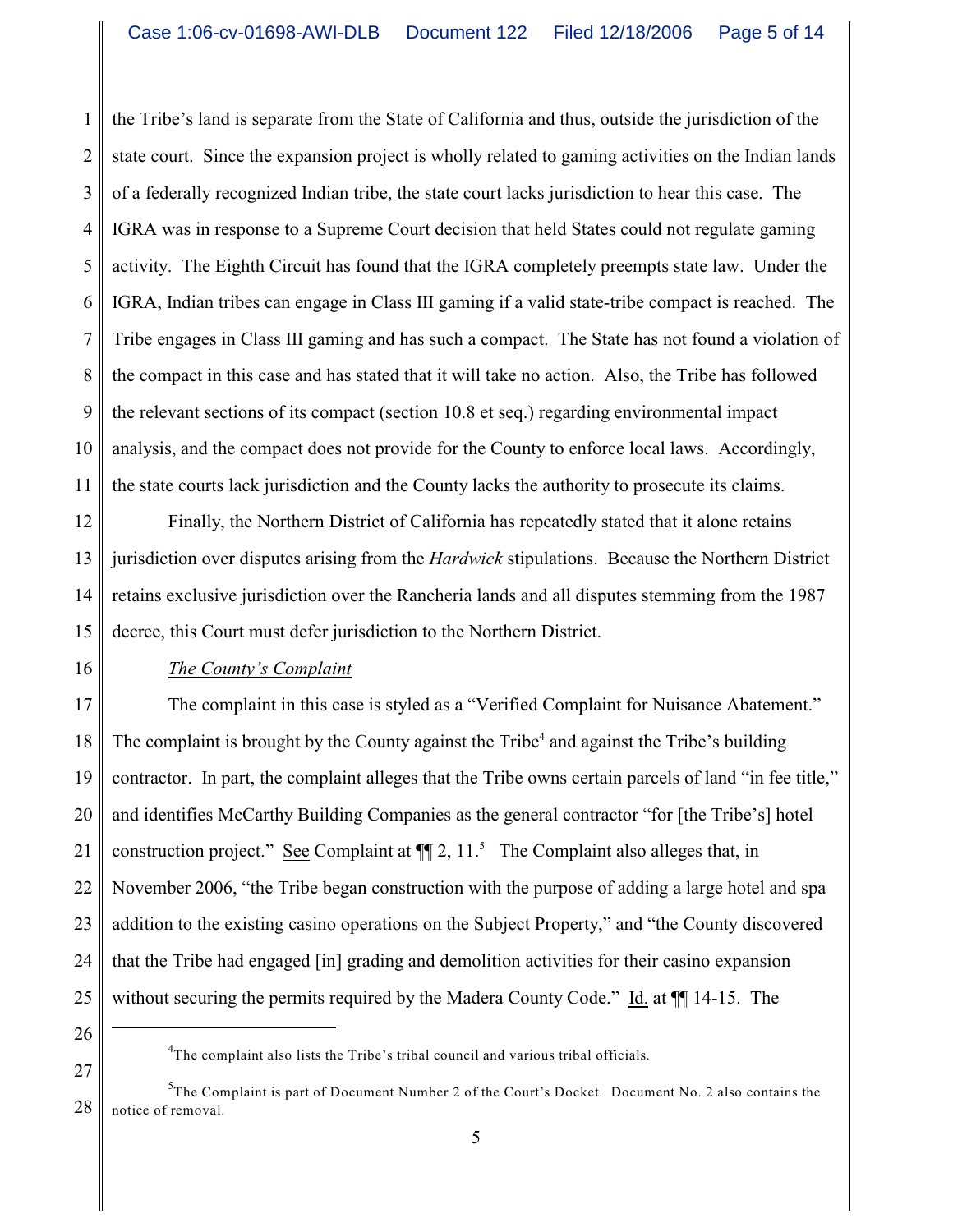1 2 3 4 5 6 7 8 9 Complaint contains a single cause of action for Nuisance Abatement. Under this cause of action, the County alleges that the "Subject Property in its current condition is a nuisance per se in that it violates the [Madera County Code.]" Id. at ¶ 20. The complaint specifically identifies the violations of Madera County Code § 14.08.090, engaging in demolition activities without a permit, and § 14.50.030, engaging in grading activities without a permit. Id. Because of the violations of the Madera County Code, the County alleges that the Subject Property is a nuisance per se, that the County is entitled to abate the nuisance, that the County is entitled to an injunction prohibiting demolition and grading activity until permits are obtained, and that the County is entitled to fees, costs, and penalties. See Complaint at  $\llbracket 21 \&$  Prayer.

## *The Notice of Removal*

11 12 13 14 15 16 The notice of removal in this case states that removal is appropriate under 28 U.S.C. § 1441(b) because the County's complaint contains a federal question under 28 U.S.C. § 1331. See Notice of Removal at  $\P$  14. $\textdegree$  The Notice indicates that the Tribe is a federally recognized Indian tribe and that the action is one that on its face seeks to restrain the Tribe from proceeding with actions within the Tribe's authority within the bounds of the Tribe's federally recognized reservation. Id. at ¶¶ 4-5.

17 18 19 20 21 22 23 24 25 26 The Notice identifies two potential federal questions. First, citing *California v. Cabazon Band of Mission Indians*, 480 U.S. 202 (1987), *Oneida Indian Nations v. County of Oneida*, 414 U.S. 661 (1974), and *Santa Rosa Band of Indians v. Kings County*, 532 F.2d 655 (9th Cir. 1976), the Notice states this action impermissibly infringes and interferes with the Tribe's right to possession, use, enjoyment, and governance of its lands. Since tribal lands can only be interfered with by Congress, whether and what extent a right to interference may exist is entirely a matter of federal law. Id. at ¶¶ 7-8. Second, the Notice indicates that the Tribe is lawfully operating a casino under the Indian Gaming Regulatory Act ("IGRA"), 25 U.S.C. § 2701 et. seq., a Tribal-State Compact, and a tribal gaming ordinance. Citing the *Gaming Corp. of America v. Dorsey & Whitney*, 88 F.3d 536 (8th Cir. 1996), the Notice indicates that the IGRA completely preempts

27

<sup>28</sup> Again, the Notice of Removal is part of Document No. 2 in the Court's Docket.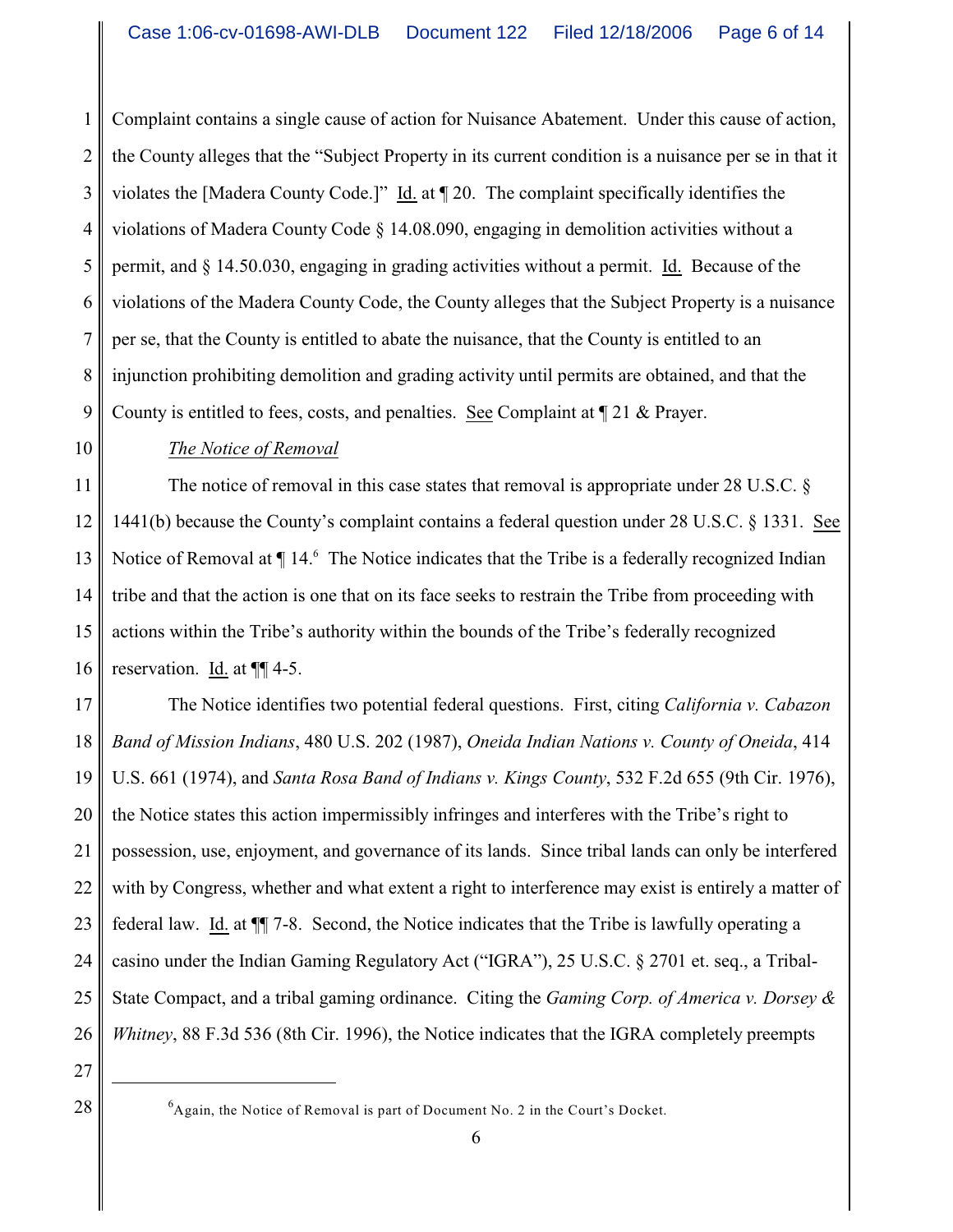1 2 state law. Id. at ¶ 9. Accordingly, the complaint's application of state and local land use law are purely questions of federal law. Id. at ¶ 10.

3 4 5 6 Additionally, the Notice identifies the *Hardwick* case, states that the *Hardwick* court, through the 1983 and 1987 decrees, maintains continuing jurisdiction over the land that it is the subject of this case, and that the *Hardwick* matter involved the same parties, the same land, the same project, and the same dispute over application of state and local land use law. Id. at  $\P$  11.

#### *Legal Standard*

7

8 9 10 11 12 13 14 15 16 17 28 U.S.C. § 1441(b) reads in relevant part: "Any civil action of which the district courts have original jurisdiction founded on a claim or right arising under the Constitution, treaties or laws of the United States shall be removable without regard to the citizenship or residence of the parties." "The burden of establishing federal jurisdiction is on the party seeking removal, and the removal statute is strictly construed against removal jurisdiction." Prize Frize Inc. v. Matrix Inc., 167 F.3d 1261, 1265 (9th Cir. 1999); Emrich v. Touche Ross & Co., 846 F.2d 1190, 1195 (9th Cir. 1988). There is a strong presumption against removal. Gaus v. Miles, Inc., 980 F. 2d 564, 566 (9th Cir. 1992). If there is any doubt as to the right of removal in the first instance, "federal jurisdiction must be rejected." Duncan v. Stuetzle, 76 F.3d 1480, 1485 (9th Cir. 1996); Gaus, 980 F. 2d at 566.

18 19 20 21 22 23 24 25 26 27 28 "The presence or absence of federal question jurisdiction is governed by the 'wellpleaded complaint rule,' which provides that federal jurisdiction exists only when a federal question is presented on the face of the plaintiff's properly pleaded complaint." California v. United States, 215 F.3d 1005, 1014 (9th Cir. 2000); see California ex. rel. Lockyer v. Dynegy, Inc., 375 F.3d 831, 838 (9th Cir. 2004); Duncan, 76 F.3d at 1485. Under the "well-pleaded complaint" rule, courts look to what "necessarily appears in the plaintiff's statement of his own claim in the bill or declaration, unaided by anything in anticipation of avoidance of defenses which it is thought the defendant may interpose." California, 215 F.3d at 1014; Takeda v. Northwestern Nat'l Life Ins. Co., 765 F.2d 815, 821-22 (9th Cir. 1985). "A defense is not part of a plaintiff's pleaded statement of his or her own claim." Dynegy, 375 F.3d at 838. Accordingly, "a case may not be removed on the basis of a federal defense, including the defense of pre-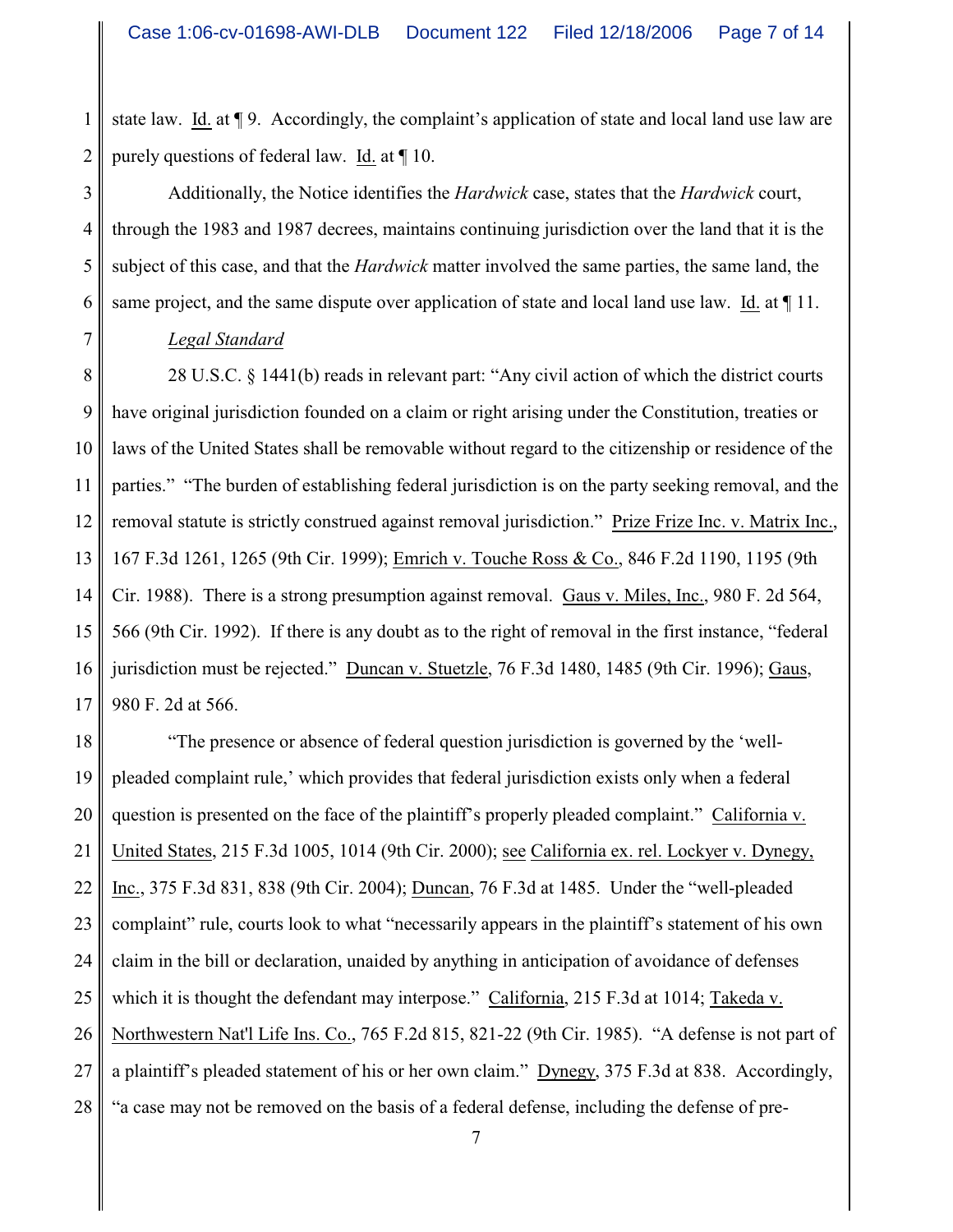1 2 3 4 5 6 7 8 9 10 11 12 13 14 15 16 emption, even if the defense is anticipated in the plaintiff's complaint and both parties concede that the federal defense is the only question truly at issue." Caterpillar, Inc. v. Williams, 482 U.S. 386, 392 (1987); Wayne v. DHL Worldwide Express, 294 F.3d 1179, 1183 (9th Cir. 2002). "In addition, the plaintiff is the 'master' of her case, and if she can maintain her claims on both state and federal grounds, she may ignore the federal question, assert only state claims, and defeat removal." Duncan, 76 F.3d at 1485. However, the "artful pleading doctrine is a corollary to the well-pleaded complaint rule, and provides that although the plaintiff is the master of his own pleadings, he may not avoid federal jurisdiction by omitting from the complaint allegations of federal law that are essential to the establishment of his claim." Lippitt v. Raymond James Fin. Serv., 340 F.3d 1033, 1041 (9th Cir. 2003). Another corollary to the well-pleaded complaint rule is the doctrine of "complete preemption." Balcorta v. Twentieth Century-Fox Film Corp., 208 F.3d 1102, 1107 (9th Cir. 2000). Under the "complete preemption" doctrine, when the preemptive force of a statute is so strong that it "completely preempt[s]" an area of state law, the federal law displaces a plaintiff's state-law claim and the state claim is considered, from its inception, a federal claim that arises under federal law. Valles v. Ivy Hill Corp., 410 F.3d 1071, 1075 (9th Cir. 2005).

17 18 19 20 21 22 23 24 25 "If at any time prior to judgment it appears that the district court lacks subject matter jurisdiction, the case shall be remanded." 28 U.S.C.  $\S$  1447(c); Gibson v. Chrysler Corp., 261 F.3d 927, 932 (9th Cir. 2001). "Subject matter jurisdiction cannot be established by consent of the parties, and a lack of subject matter jurisdiction is a non-waivable defect." Gibson, 261 F.3d at 948; see also Lengyel v. Sheboygan County, 882 F. Supp. 137, 138 (E.D. Wis. 1995) ("When a district court determines there is a lack of subject matter jurisdiction, the case shall be remanded, even if the parties prefer to remain in federal court."). "Thus, the court can, in fact must, dismiss a case when it determines that it lacks subject matter jurisdiction, whether or not a party has a filed a motion." Page v. City of Southfield, 45 F.3d 128, 133 (6th Cir. 1995).

26 27 28 With respect to Indian tribes, "Suits against Indian tribes are ... barred by sovereign immunity absent a clear waiver by the tribe or congressional abrogation." Oklahoma Tax Comm'n v. Citizen Band Potawatomi Indian Tribe, 498 U.S. 505, 509 (1991); Snow v. Quinault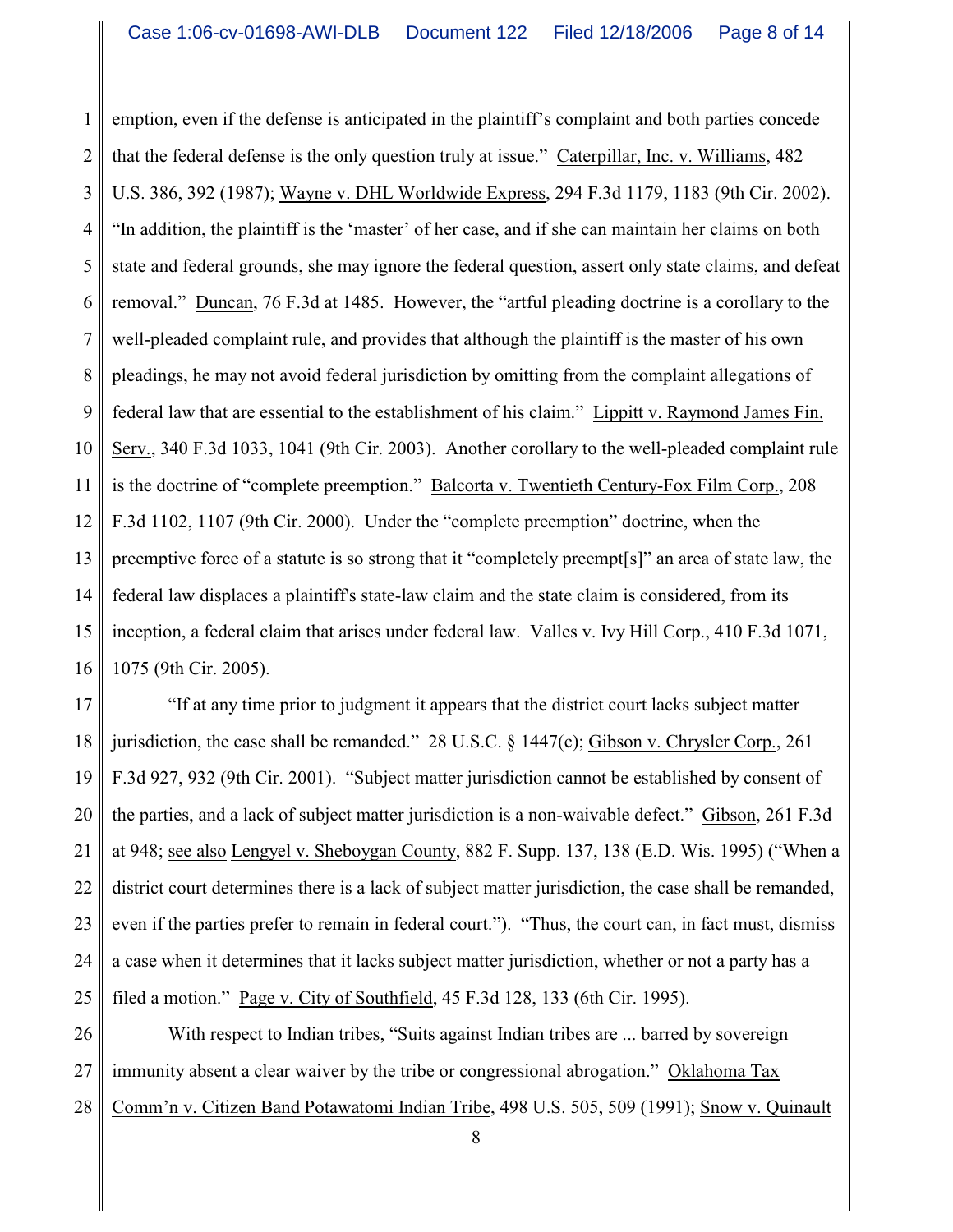1 2 3 4 5 6 7 8 Indian Nation, 709 F.2d 1319, 1321 (9th Cir. 1983). This immunity applies in both federal and state courts. See Santa Clara Pueblo v. Martinez, 436 U.S. 49, 58 (1978); Puyallup Tribe, Inc. v. Department of Game of Washington, 433 U.S. 165, 171-73 (1977); Snow, 709 F.2d at 1321; United States v. Oregon, 657 F.2d 1009, 1012-13 (9th Cir. 1981). Nevertheless, the Supreme Court has specifically held that the defense of tribal immunity does not itself present a federal question sufficient to overcome the well-pleaded complaint rule. Oklahoma Tax Comm'n v. Graham, 489 U.S. 838, 840-42 (1989); Wiener v. Wampanoag Aquinnah Shellfish Hatchery Corp., 223 F. Supp.2d 346, 350 (D. Mass. 2002).

## *Discussion*

9

10 11 12 13 14 15 16 17 18 19 20 21 22 23 24 25 26 27 28 The Court finds itself in a unique situation. The Tribe believes that the Northern District of California has exclusive jurisdiction over the Tribe's Rancheria lands and over disputes arising from the *Hardwick* decrees; since this case involves both the Rancheria lands and the *Hardwick* decrees, the Tribe argues that this Court must yield to the Northern District. The County believes that this Court lacks subject matter jurisdiction because, there is no federal question involved and the Madera Superior Court (in *48.53 Acres*) has determined that it has *in rem* jurisdiction over the property in question. Thus, albeit for different reasons, the parties ultimately agree with proposition that this Court lacks subject matter jurisdiction over this case. The Court finds it significant that both sides agree that the Court lacks subject matter jurisdiction. In a case that has been removed, where it appears that the Court lacks subject matter jurisdiction, the consequence that mandatorily follows is remand. See 28 U.S.C. § 1447(c); Page, 45 F.3d at 133. The Tribe has filed a motion to transfer, but that motion is premised on exclusive jurisdiction resting outside of the Eastern District. Although 28 U.S.C. § 1631 allows for a court to transfer when it lacks jurisdiction, 28 U.S.C. § 1631 appears to be a statute of general applicability. 28 U.S.C. § 1447 deals specifically with cases that have been removed, and the mandatory remand language of subsection (c) does not mention  $\S 1631$  or indicate that an exception exists. See 28 U.S.C. § 1447(c); Enserch International Exploration, Inc. v. Attock Oil Co., 656 F.Supp. 1162, 1167 (N.D. Tex. 1987); cf. Western Sec. Co. v. Derwinski, 937 F.2d 1276, 1280 (7th Cir. 1991). "It is a well-established tenet of statutory construction that a specific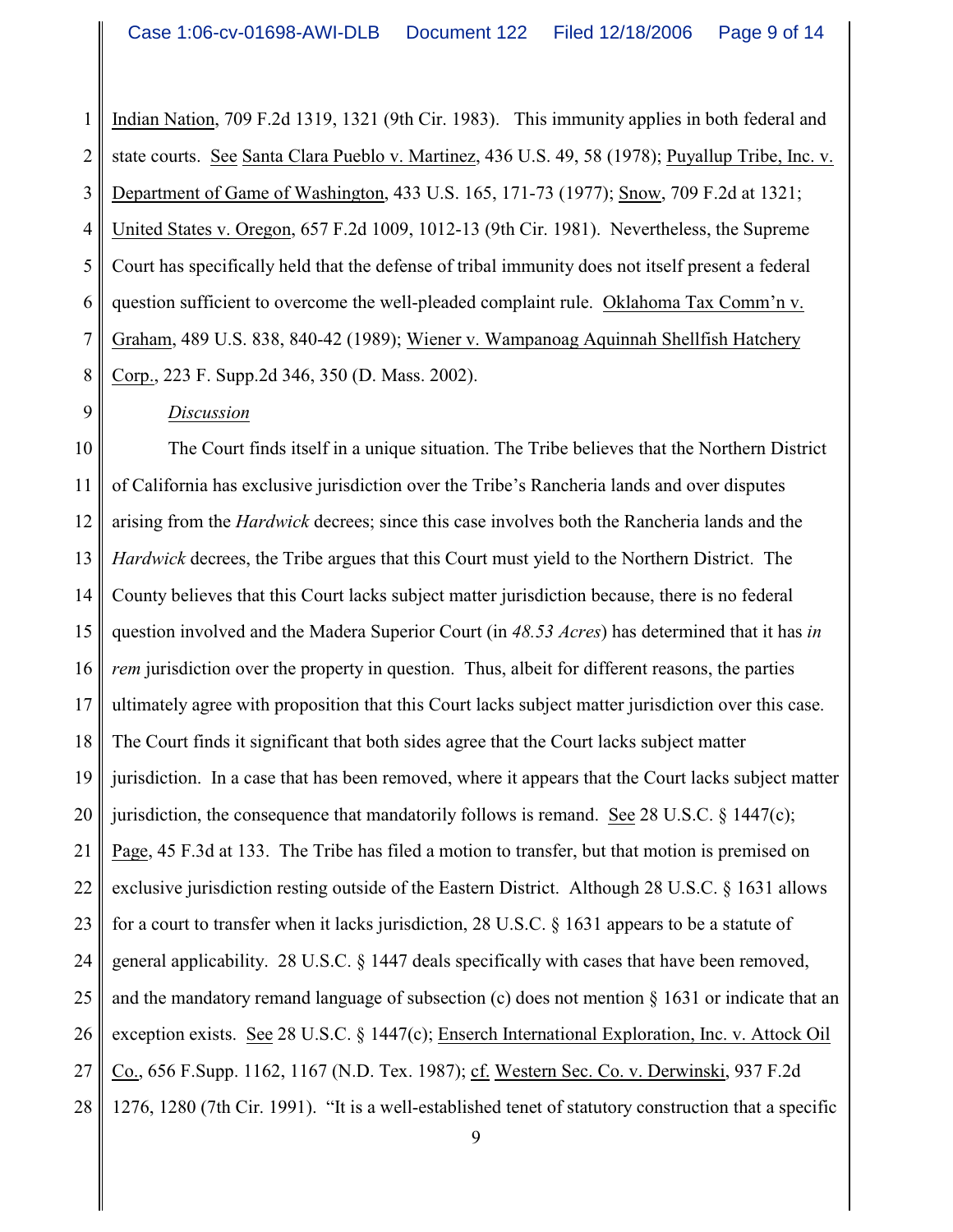1 2 3 4 5 statute controls over a general statute." S.V. v. Sherwood Sch. Dist., 254 F.3d 877, 881 (9th Cir. 2002). Thus, acceptance of the Tribe's argument regarding exclusive jurisdiction leads to the very remand that the Tribe opposes. Nevertheless, that both parties ultimately agree that this Court lacks jurisdiction makes it strongly appear that this Court lacks jurisdiction. See 28 U.S.C.  $§$  1447(c).

6 7 8 9 10 11 In addition to the parties's agreement on the ultimate question, the Court has questions about its jurisdiction. The Tribe offers no response to the County's argument regarding the applicability of *Graham* to this case. Accordingly, given the lack of opposition or clarification, the Court construes paragraphs 7 and 8 of the Notice of Removal as arguing a federal question is presented because the Tribe may invoke sovereign immunity.<sup>7</sup> As such, this is an insufficient basis for federal question jurisdiction. See Graham, 489 U.S. at 840-42.

12 13 14 15 16 The County is correct that the well-pleaded claim in the complaint is not a federal cause of action. Instead, the only claim is a nuisance abatement claim based on the failure to obtain a demolition permit and a grading permit as required by the Madera County Code. To overcome this critical deficiency, the Tribe's opposition relies primarily on the IGRA and *Gaming Corp. of America v. Dorsey & Whitney*, 88 F.3d 536 (8th Cir. 1996).

17 18 19 20 21 22 23 24 25 In *Gaming Corp.*, the Eighth Circuit examined the history of the IGRA and determined that the IGRA "has the requisite extraordinary preemptive force necessary to satisfy the complete preemption exception to the well-pleaded complaint rule." Gaming Corp., 88 F.3d at 547. However, the Eighth Circuit also indicated that the term "'complete preemption' is somewhat misleading because even when it applies, all claims are not necessarily covered." Id. at 543. In determining whether a claim falls within the complete preemptive power of the IGRA, see Missouri ex rel Nixon v. Coeur d'Alene Tribe, 164 F.3d 1102, 1105 (8th Cir. 1999), a court asks "whether a particular claim will interfere with tribal governance of gaming." Gaming Corp., 88 F.3d at 549. "Potentially valid claims under state law are those which would not interfere with

26

27

The Court also notes that in *Caterpillar*, the Supreme Court characterized *Oneida Indian Nation* as 7 asserting a present right to possession. Caterpillar 482 U.S. at 393 n.8. Unlike *Oneida Indian Nations*, this case does not involve a challenge to possession rights and no one disputes that the Tribe rightfully possess the land in question.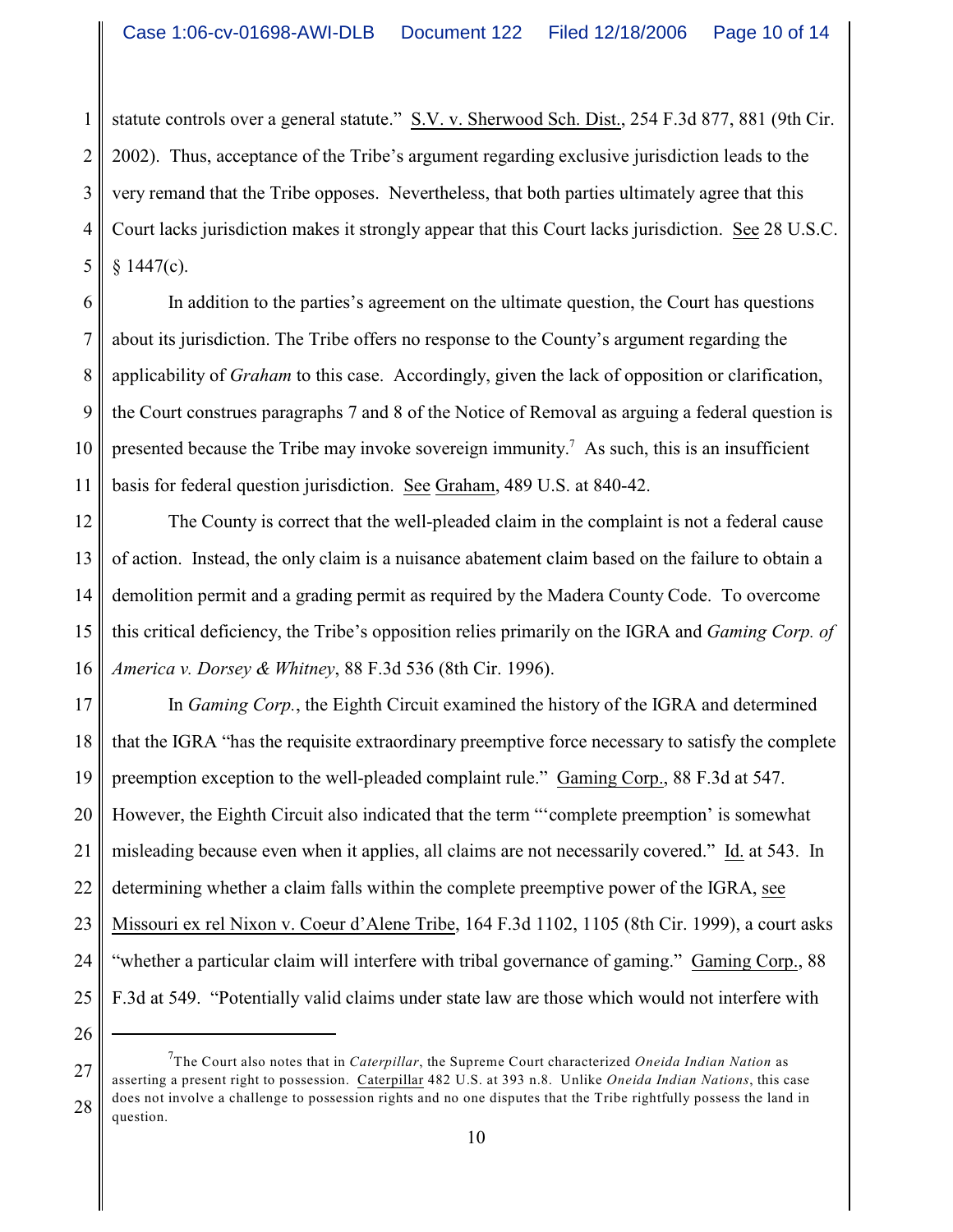1 2 3 the nation's governance of gaming." Id. at 550. State law claims that arise from duties that are independent of gaming are potentially valid claims. See Gaming Corp., 88 F.3d at 550; American Greyhound Racing, Inc. v. Hull, 146 F.Supp.2d 1012, 1051 (D. Ariz. 2001).<sup>8</sup>

4 5 6 7 8 9 10 11 12 13 14 15 16 Although the Ninth Circuit has never cited *Gaming Corp.*, in *Confederated Tribes of Siletz Indians v. Oregon*, 143 F.3d 481, 486 n.7 (9th Cir. 1998), the Siletz Tribe argued that the IGRA preempted the entire field of Indian gaming. The issue in *Siletz Indians* was whether the Oregon Public Records Laws required disclosure of a state investigative report of an Indian casino. Id. at 483-84. The lower court held that neither the IGRA nor the Siletz Tribe's compact provided for release of the report and enjoined release. Id. at 484. The Siletz Tribe argued that IGRA "entirely preempts the entire field of Indian gaming" and cited legislative history that stated, "[IGRA] is intended to expressly preempt the field in the governance of gaming activities on Indian lands. Consequently, Federal courts should not balance competing Federal, State, and tribal interests to determine the extent to which various gaming activities are allowed."<sup>9</sup> Id. at 486 n.7. The Ninth Circuit rejected the Siletz Tribe's argument because "the application of Oregon law here has no effect on the determination 'of which gaming activities are allowed. In addition, this court has previously applied a preemption balancing test to IGRA.'" Id.

17 18 19 20 21 22 Assuming without deciding that the Ninth Circuit would agree with *Gaming Corp.*, the Tribe has not adequately met its burden of establishing "that IGRA has this 'extraordinary preemptive power' to completely preempt the state law claims at issue." See Missouri, 164 F.3d at 1108. The issue is whether the County's nuisance abatement claim interferes with Tribe's governance of gaming activities or interferes with the Tribe's decision as to which gaming activities are allowed. See Siletz Indians, 134 F.3d at 468 n.7; Gaming Corp., 88 F.3d at 550.

23 24

25

26

The IGRA does not define "gaming activities," but does define Class I, Class II, and Class III Gaming: Class I consists of traditional Indian games or social games played for prizes of

 $\rm{^{8}V}$  acated on other grounds, 319 F.3d 1230 (9th Cir. 2002) (vacating judgment and remanding with instruction to dismiss because ruling that Indian tribes were not necessary and indispensable parties was error).

<sup>27</sup> 28  $\mu$ <sup>9</sup>W ith respect to preemption, the Siletz Tribe specifically argued that the balancing of interests test that the Ninth has used in the past, e.g. Cabzon Band of Mission Indians v. Wilson, 37 F.3d 430 (9th Cir. 1995), was unnecessary because of the arguable breadth of IGRA preemption. See Siletz Indians, 134 F.3d at 486 n.7.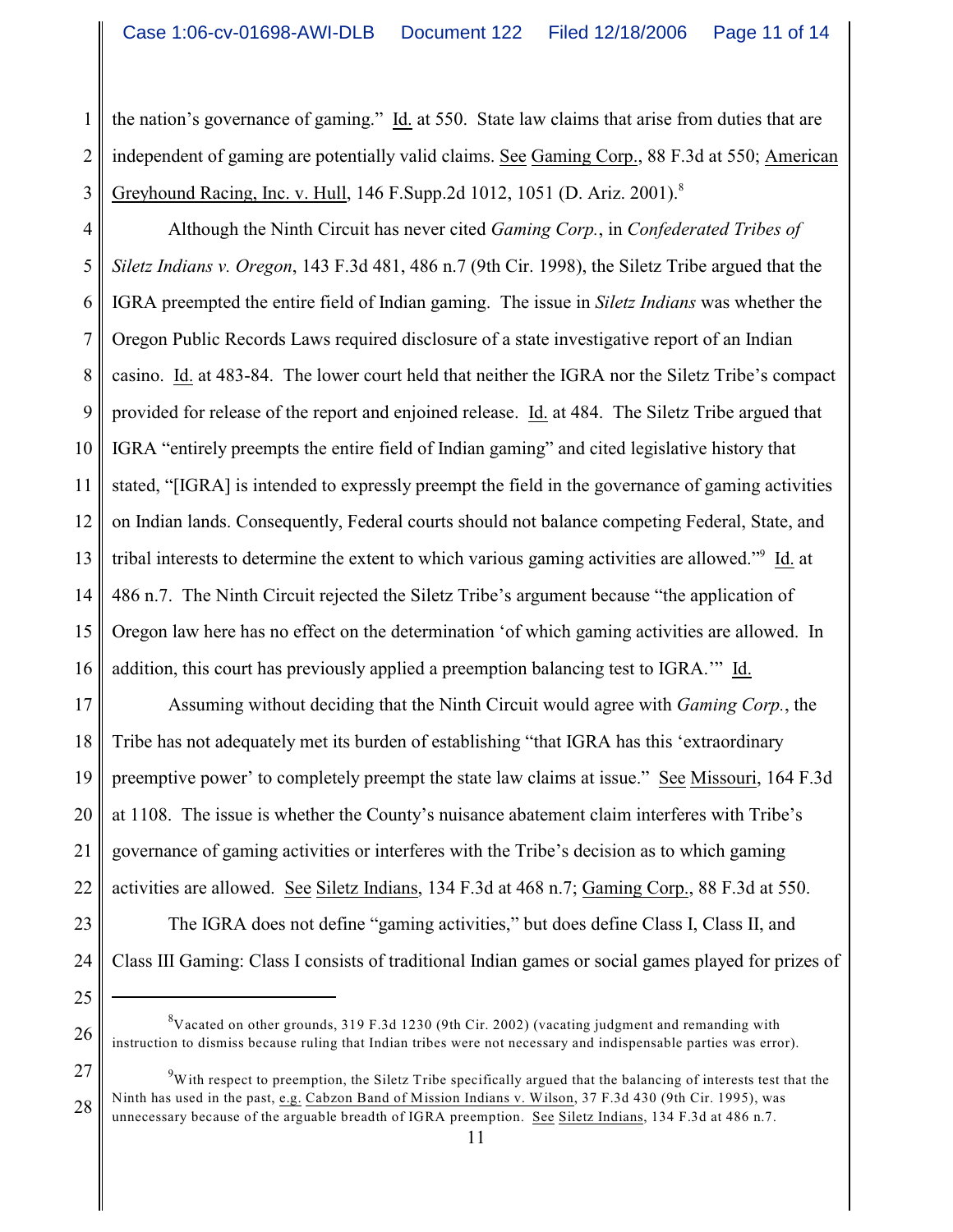1 2 3 4 5 6 minimal value; Class II includes bingo and games similar to bingo, plus certain card games; Class III is comprised of all games not in classes I or II. 25 U.S.C. § 2703; United States v. 103 Elec. Gambling Devices, 223 F.3d 1091, 1094 (9th Cir. 2000). Given that the various class gaming definitions are generally in terms of a particular type of game, "gaming activity" would seem to be the actual playing or provision of the games identified as Class I, Class II, or Class III and/or the necessary conduct associated with playing or providing the identified games.

7 8 9 10 11 12 13 14 15 16 17 18 19 20 21 22 23 24 25 26 27 28 Here, the basis of the nuisance claim is the failure of the Tribe to obtain two construction permits, a demolition permit and a grading permit, in connection with the construction of a hotel and spa. See id. at ¶¶ 11, 14, 20. The County argues that this case is simply about the construction of a hotel and not about gaming regulation. There is no dispute that the casino has been built and been operating for several years, the hotel and spa will have some relation to the casino, and there appears to be no dispute that the hotel and spa will sit somewhere on the same 48.53 acre plot upon which the casino sits and currently operates. However, neither in the notice of removal nor in the opposition to remand does the Tribe adequately explain how the construction of a hotel and spa would constitute gaming activity. The permits at issue appear to be general construction permits and do not appear to be aimed specifically at gaming or casinos. Importantly, the nuisance abatement claim does not attempt to stop the Tribe from conducting gaming at its casino. The County's claim does not, for example, attempt to shut down the casino, to limit the number of slot machines that are on the premises, to limit the types of games that are played in the casino, or to regulate how the games are played. Instead, the suit seeks to halt construction of the hotel and spa. Although the hotel and spa will have some type of connection to the casino, see Complaint at ¶¶ 14-16, the Tribe has not adequately established the precise connection, the location of the hotel and spa, or that the hotel and spa deal with the governance of gaming. The Tribe seems to assume that any connection to the casino is sufficient for complete preemption, but has not cited authority in support of this assumption. The Tribe's opposition to remand directs the Court to Section 10.8 et seq. of its compact with the State. That section deals with and is entitled "Off-Reservation Environmental Impacts." The permits at issue here, however, are health and safety construction permits, and the Tribe does not explain how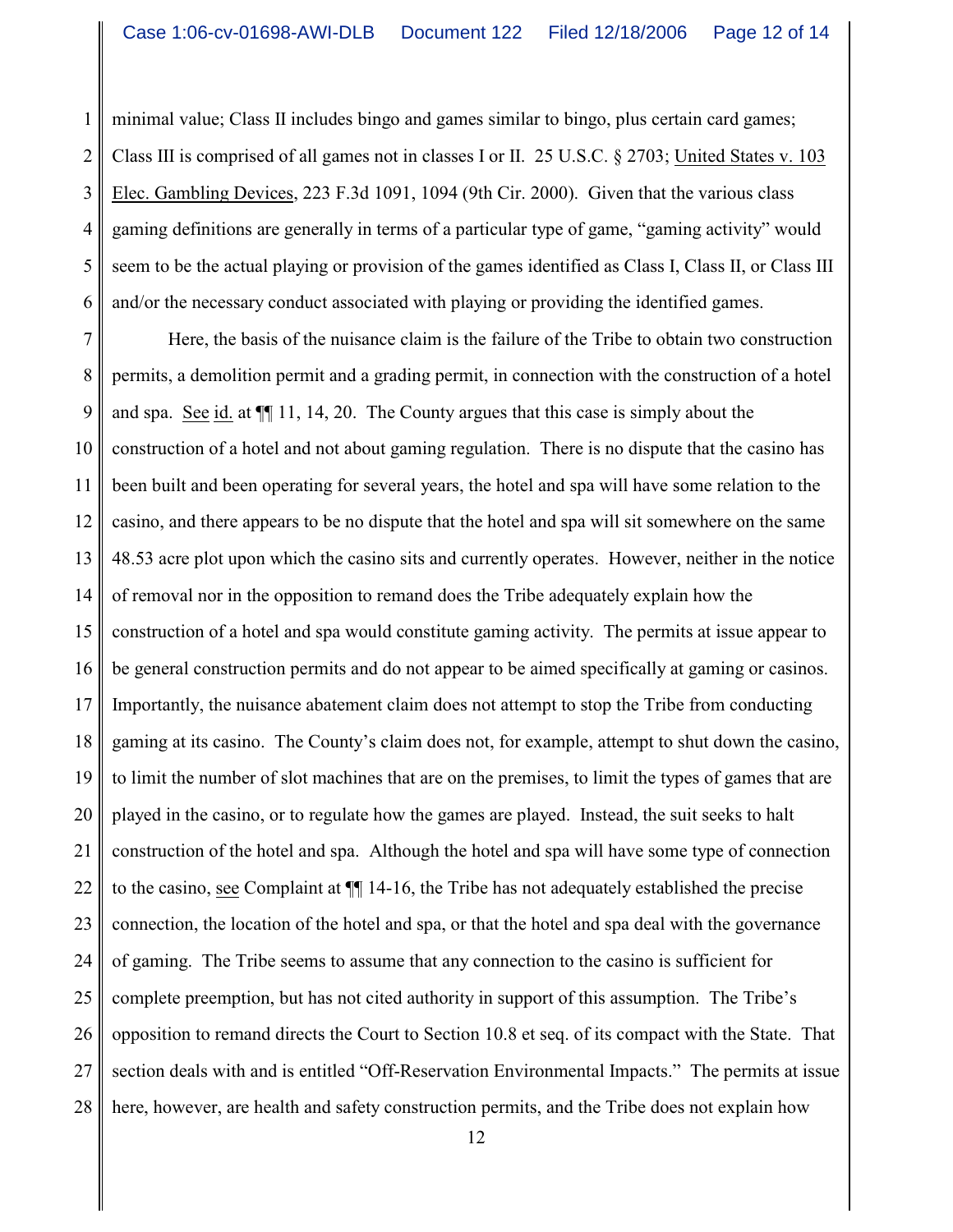1 2 Section 10.8 of the compact would affect these permits in this case. The duty to obtain these permits seems to arise from the act of construction and not gaming, cf. Gaming Corp., 88 F.3d at 550; Hull, 146 F.Supp.2d at1051, and the Tribe has not adequately met its burden of explaining how this suit, aimed at the construction of a hotel and spa, affects the Tribe's decision of which gaming activities are allowed, see Siletz Indians, 134 F.3d at 468 n.7, or the Tribe's governance of gaming. See Gaming Corp., 88 F.3d at 550.

#### **CONCLUSION**

9 It is the Tribe's burden of establishing jurisdiction and the propriety of removal. Emrich, 846 F.2d at 1195. There is a strong presumption against removal, and if there is any doubt as to the right of removal in the first instance, federal jurisdiction must be rejected. Duncan, 76 F.3d at 1485; Gaus, 980 F. 2d at 566. If, prior to final judgment, it appears that the Court lacks subject matter jurisdiction, the court shall/must remand to the state court. 28 U.S.C.  $\S$  1447(c); Gibson, 261 F.3d at 932; Page, 45 F.3d at 133. As discussed above, it appears that this Court lacks subject matter jurisdiction. First, although for different reasons, both parties essentially agree that the Court lacks subject matter jurisdiction. This strongly suggests a lack of jurisdiction. Second, the complaint does not allege a federal cause of action on its face, and the defense of tribal immunity is not a basis for removal. Graham, 489 U.S. 840-42. It was the Tribe's burden to establish that the IGRA completely preempts the nuisance abatement claim. The nuisance abatement claim is based on the failure to obtain general construction permits. The duty to obtain these permits appears to arise from the performance of construction activities and not from gaming. Cf. Gaming Corp., 88 F.3d at 550; Hull, 146 F.Supp.2d at 1051. The claim does not attempt to regulate the gambling or the games being played at the casino in any way. The Tribe has not adequately described the location or the connection of the hotel to the casino or how construction of the hotel is a gaming activity. Given the strict construction against removal, and that doubts over the propriety of removal lead to remand, the Tribe's burden is not light; for purposes of this motion to remand, the Tribe has not adequately dispelled doubt and has not adequately shown that the nuisance abatement action is "completely preempted" through the